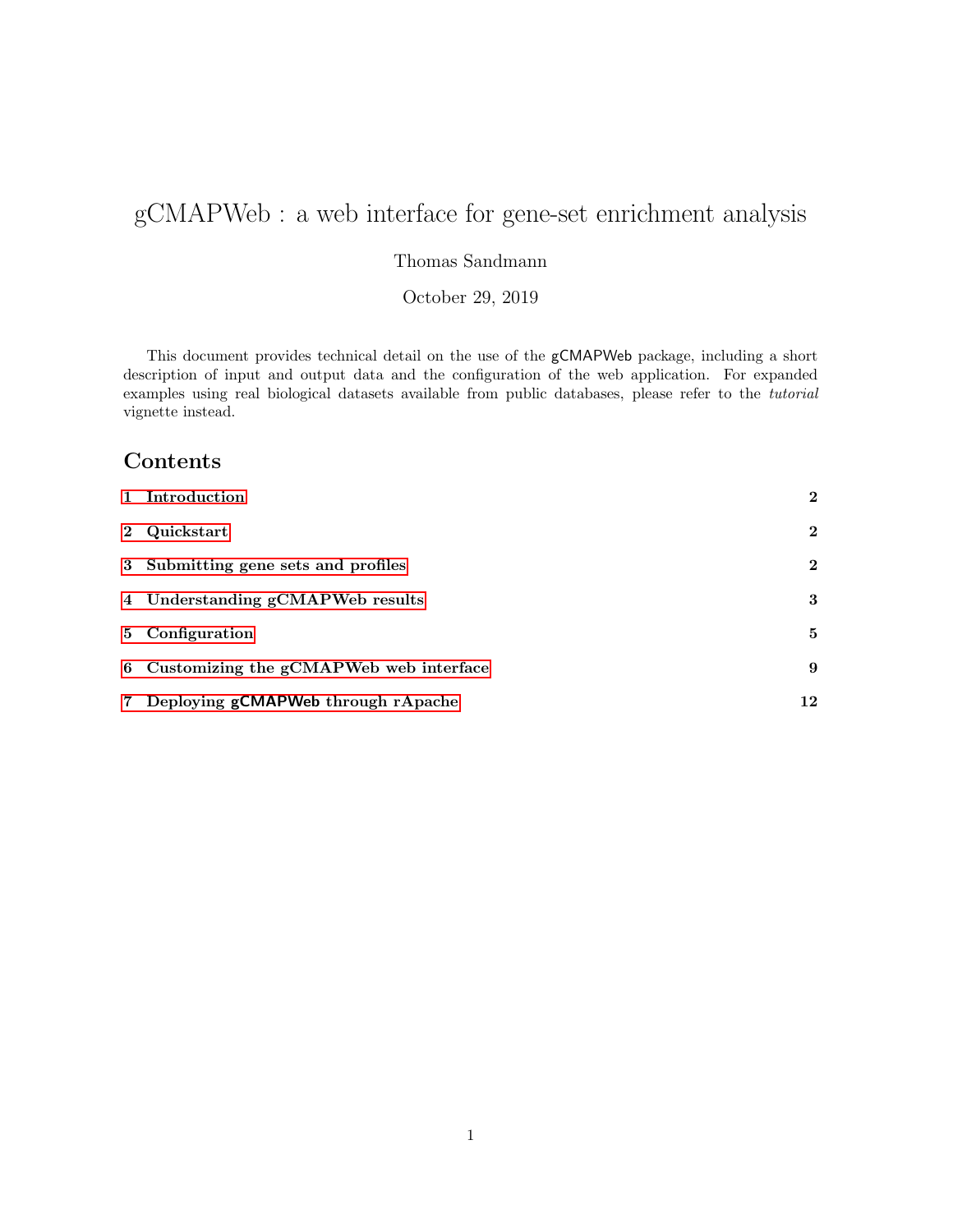# <span id="page-1-0"></span>1 Introduction

The gCMAPWeb package provides a graphical user interface for thegCMAP package, offering users a simple and comfortable way to compare gene sets or differential gene expression profiles to reference datasets through their web browser.

Leveraging the Rook package, gCMAPWeb can directly use R's built-in webserver to provide a single-user interface. Alternatively, gCMAPWeb can be registered with an apache webserver through the rApache module, offering a production-quality, multi-user application.

This vignette provides a step-by-step demonstration of

- the different types of analyses supported by  $gCMAPWeb$
- its configuration and customization
- the deployment of gCMAPWeb instances through an apache webserver

# <span id="page-1-1"></span>2 Quickstart

To start gCMAPWeb on the local machine, start R, load the gCMAPWeb library and simply type gCMAPWeb().

```
> library( gCMAPWeb )
> gCMAPWeb()
```
Your web browser will open the gCMAPWeb index page, prompting you to choose one of the tree supported query types. This gCMAPWeb instance is populated with small, simulated datasets, allowing you to get a first glimpse of the input / output of the gCMAPWeb package.

Many elements on the index.rhtml page can be configured through global options. Please refer to section "Customizing the gCMAPWeb web interface" for details.

# <span id="page-1-2"></span>3 Submitting gene sets and profiles

gCMAPWeb supports three different types of queries:

### Directional queries

#### A list with two components, identifying up- and down-regulated genes.

For this query, up- and down-regulated gene sets are submitted separately, allowing gCMAPWeb to retrieve experiments in which the query genes changed expression in a consistent fashion, e.g. in the same (correlated) or opposite (anti-correlated) directions as your query. To identify reference experiments with significantly similar expression changes, gCMAPWeb calculates the JG score and obtains a parametric p-value based on a normal distribution. P-values are converted into local false-discovery rates using Benjamini Hochberg's multiple-testing adjustment method.

This query type should also be used if only either up- or down-regulated genes are known, by submitting only one of the two gene sets. Also, this query is the right choice if the set is expected to show consistent but unknown behavior. gCMAPWeb will retrieve reference datasets showing correlated and anti-correlated or results.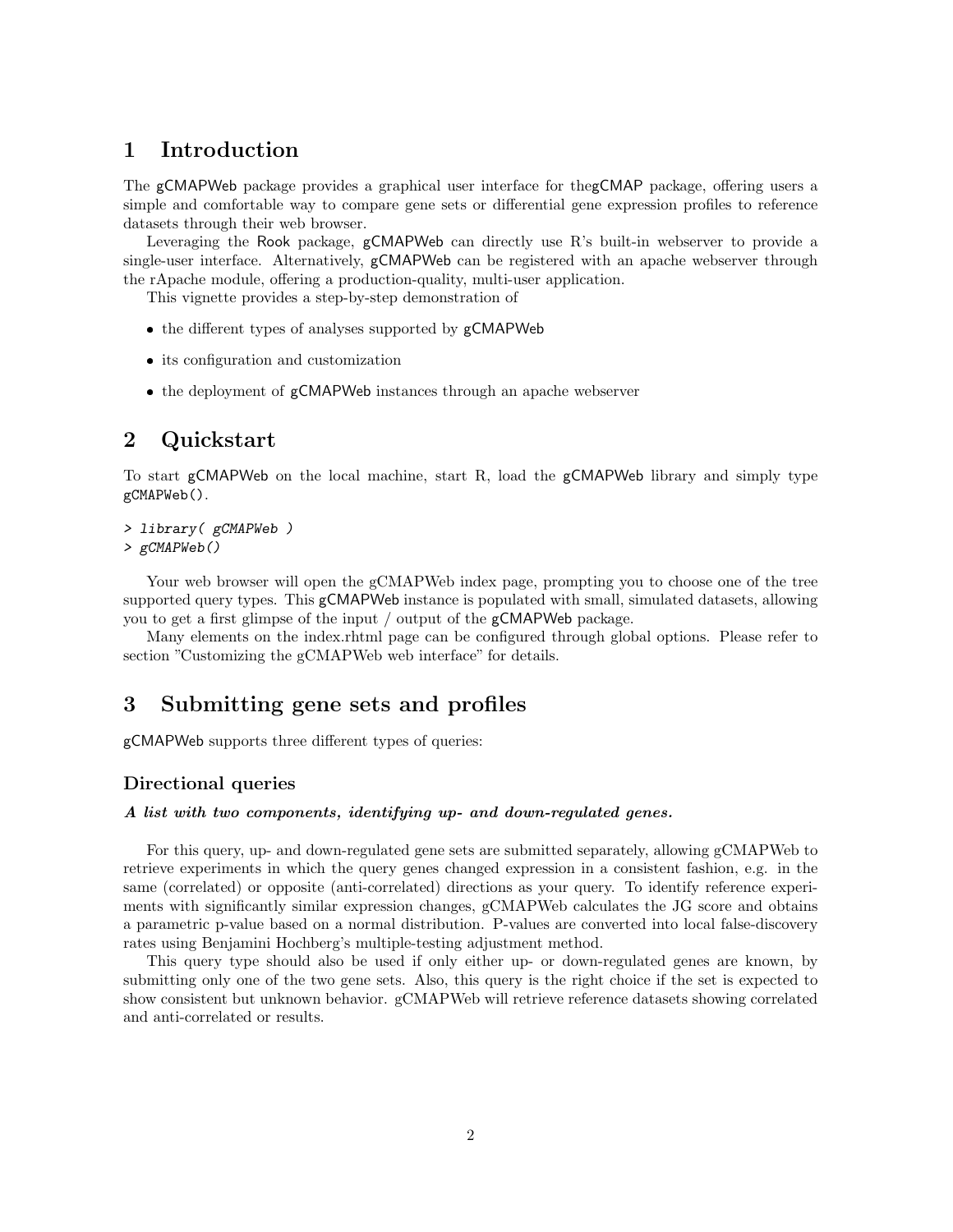#### Non-directional queries

#### A single list of gene identifiers, potentially including both up- and down-regulated members.

This query is recommended if the query genes are expected to show mixed differential expression, e.g. that some members will be up- and others down-regulated. Using Fisher's exact test, gCMAPWeb will retrieve all experiments, in which a significant fraction of your genes of interest showed differential expression either way. P-values are converted into local false-discovery rates using Benjamini Hochberg's multiple-testing adjustment method.

#### Profile queries

### a vector of differential expression scores (e.g. z-scores, assumed to be normally distributed) for all assayed genes, e.g. the complete results of a two-class differential expression analysis.

If you the complete set of differential expression scores (e.g. z-scores) from a global differential gene expression analysis, a profile query can be performed. Technically, a profile query is the reverse of a directional query: in the former, you provide the global differential gene expression scores and gCMAPWeb matches them to the gene identifiers in the reference database. In the latter, you provide a list of gene identifiers and gCMAPWeb retrieves the differential expression scores these genes received in other experiments from its reference database. As for the directional query type, gCMAPWeb calculates the JG score and derives parametric p-values using a normal distribution. For this procedure to be valid, the submitted scores should be approximately normally distributed.

For this query, two pieces of information need to be submitted for every gene:

- a gene identifier
- the associated differential gene expression score for this gene

#### Selecting reference datasets

Users can select either a single or multiple reference datasets from the same species for analysis. Internally, each set will be processed separately and p-value correction is applied within each reference dataset.

For more information on the elements in the user interface, please consult the help.html file available through the "Help" menu item on the gCMAPWeb index page.

# <span id="page-2-0"></span>4 Understanding gCMAPWeb results

Once you submitted your query, the gCMAP tool will search all selected databases for significantly similar experiments. The first result page will present a list of the most significant reference datasets matching your query (if any). A separate panel with results will be generated with results for each searched reference database.

#### Gene set reports

The main gCMAPWeb result page presents information about the detected similar experiments (not individual genes). At the top of the page, a density plot provides a high-level overview ( Figure [1\)](#page-3-0). Reference instances with similarity scores  $>3$  or  $<$ -3 are highlighted as green and blue dashes at the bottom of the plot and in the heatmap on the right.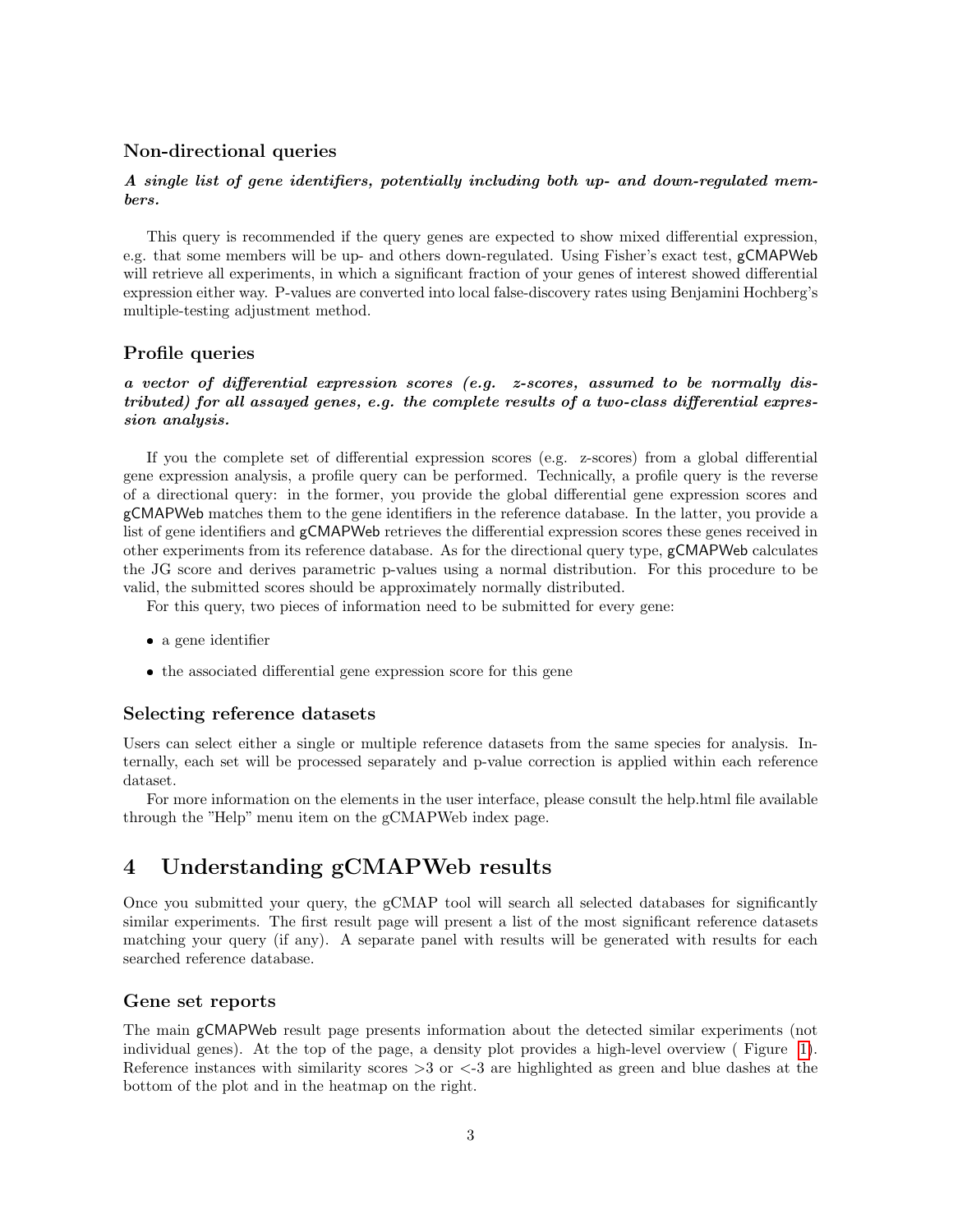### **Distribution of similarity scores**

<span id="page-3-0"></span>

Summarized t-statistic

Figure 1: Example of a gene-set score density plot, as found on the main gCMAPWeb result page. The grey density plot summarizes the scores for all experiments in this reference dataset - similar or not. For reference, the normal distribution is shown as a dashed line. Reference instances with similarity scores >3 (correlated experiments) or <-3 (anti-correlated experiments) are indicated in the rug plot. On the right, the same similarity scores are shown as an ordered heatmap. High scores are shown at the top (green) and low scores at the bottom (blue).

In this example, only few experiments received high scores (green), indicating expression changes in the same direction as in the query, but a large number of experiments showed consistent changes of the query genes in the opposite direction (blue) than specified in the query.

#### Gene-level reports

For each reported gene set, gCMAPWeb generates a separate html page with detailed results for individual query genes. (If you submitted a complete profile, you will be presented with the scores for the those genes significantly changing in similar experiments.)

Gene-level results are linked via the nFound column in the main result table. For directional queries, the gene-level report will display the distribution of scores in a density plot.

While the density plot on the main result page displayed the similiarity scores for each reference dataset, summarizing a potentially large number of genes, this plot shows the differential gene expression scores of individual (query) genes ( Figure [2\)](#page-4-1).

For more information about the elements presented in the gCMAPWeb output, please consult the help.html file available through the "Help" menu item on the gCMAPWeb index page for additional examples for all query types.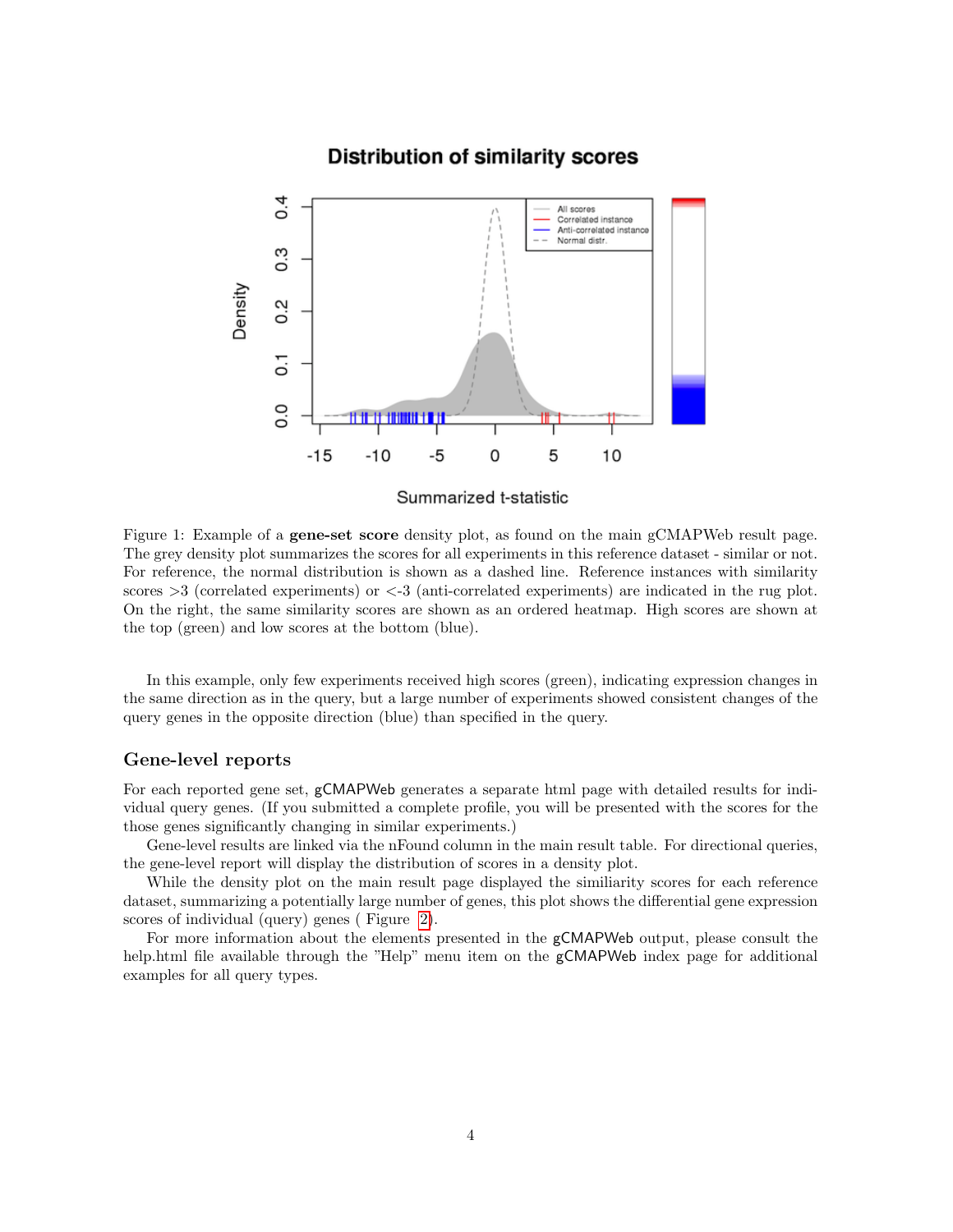<span id="page-4-1"></span>

Figure 2: Example of a gene score density plot. The grey density plot summarizes the scores for all genes assayed in this reference dataset. For reference, the normal distribution is shown as a dashed line. The distribution of query genes submitted as "up-regulated" is shown in green, that of "down-regulated" query genes is shown in blue. (For non-directional queries, a single query gene density is shown in black.) Query gene scores are also indicated in the rug plot following the same color scheme as outlined above. In this example, an **anti-correlated result** is shown: query genes submitted as "up-regulated" (green) are shifted toward negative scores, while "down-regulated" query genes are shifted to positive scores.

# <span id="page-4-0"></span>5 Configuration

This section will take you through the steps necessary to search your own datasets with gCMAPWeb.

#### Reference datasets

gCMAPWeb can query either quantitative differential expression data, e.g. z-scores, stored in NChannelSet objects, or gene-set collections provided as CMAPCollection objects. To avoid reading large datasets fully in to memory, gCMAPWeb can take advantage of the bigmemory and bigmemoryExtras packages to retrieve only the required data from a binary file stored on disk. Note: At the time or writing these two packages were only available for Unix and Mac OS X but not Windows operating systems.

All reference datasets must be provided with Entrez gene identifiers. If available, information from the abstract , title slots will be used for labels and pop-over help on the submission page (see figure [3\)](#page-7-0).

For example, please take a look at the cmap1 NChannelSet and the cmap5 CMAPCollection objects provided with the package.

```
> library(gCMAPWeb)
> data( "cmap1" )
> cmap1
NChannelSet (storageMode: lockedEnvironment)
assayData: 1000 features, 10 samples
```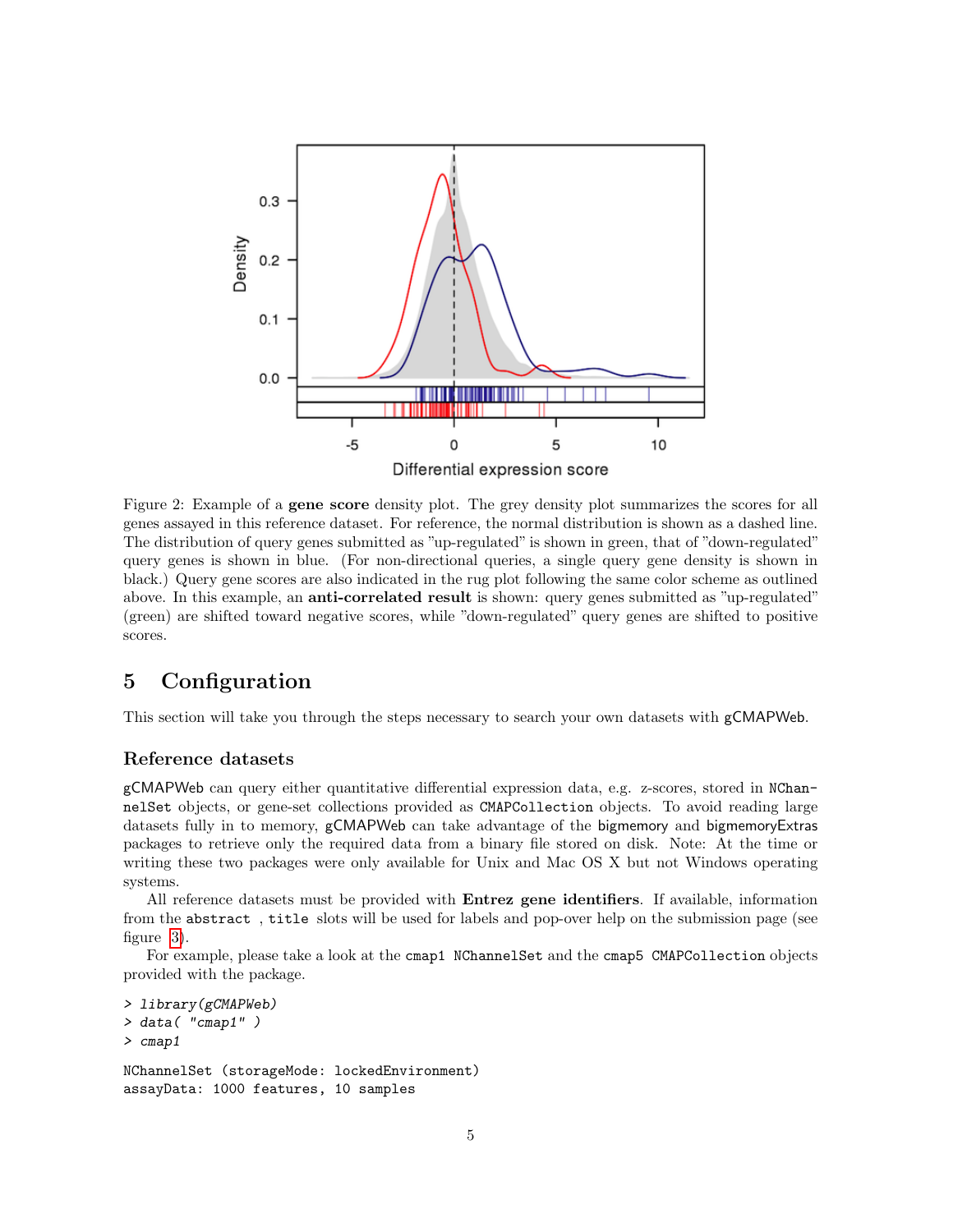```
element names: p, z
protocolData: none
phenoData
  sampleNames: Exp1 Exp2 ... Exp10 (10 total)
  varLabels: Name Treatment Date
  varMetadata: labelDescription channel
featureData: none
experimentData: use 'experimentData(object)'
Annotation: org.Hs.eg
> experimentData( cmap1 )@title
[1] "Reference dataset 1"
> abstract( cmap1 )
[1] "A first test dataset with experiment with random z-scores for 1000 genes"
> data( "cmap5" )
> cmap5
CMAPCollection (storageMode: lockedEnvironment)
assayData: 1000 features, 10 samples
  element names: members
protocolData: none
phenoData
  sampleNames: Exp1 Exp2 ... Exp10 (10 total)
  varLabels: Name signed
  varMetadata: labelDescription
featureData: none
experimentData: use 'experimentData(object)'
Annotation:
```
By default, NChannelSet reference objects are made available for all three query types, unsigned, directional and profile. CMAPCollections, on the other hand, only provide gene set membership information. If gene-signs are included in the CMAPCollection, indicating whether genes are expected to be up- or down-regulated, the reference dataset is made available for non-directional (unsigned) and profile queries. If the CMAPCollection contains (any) unsigned gene sets, the reference dataset can only be selected for non-directional queries. To manually include or exclude reference datasets from specific query types, a character vector with the supported query types (unsigned, directional, profile ) can be specified by specifying experimentData@other\$supported.query in the NChannelSet or CMAPCollection.

To hide the cmap1 reference dataset on the profile submission page, simply include information about the supported query type(s) in the experimentData slot

## > cmap1@experimentData@other\$supported.query <- c("unsigned", "directional")

By default, all of the sample annotations available in the phenoData slot of the reference dataset will be included in the table of significantly similar reference experiments. To exclude non-informative columns, an additional include column can be included as an additional varMetdata column, indicating for each phenoData column whether is it should be included in the result table or not.

For example, the following commands prevents cmap1's "Date" column from the being displayed.

```
> head( pData( cmap1 ), n=3)
```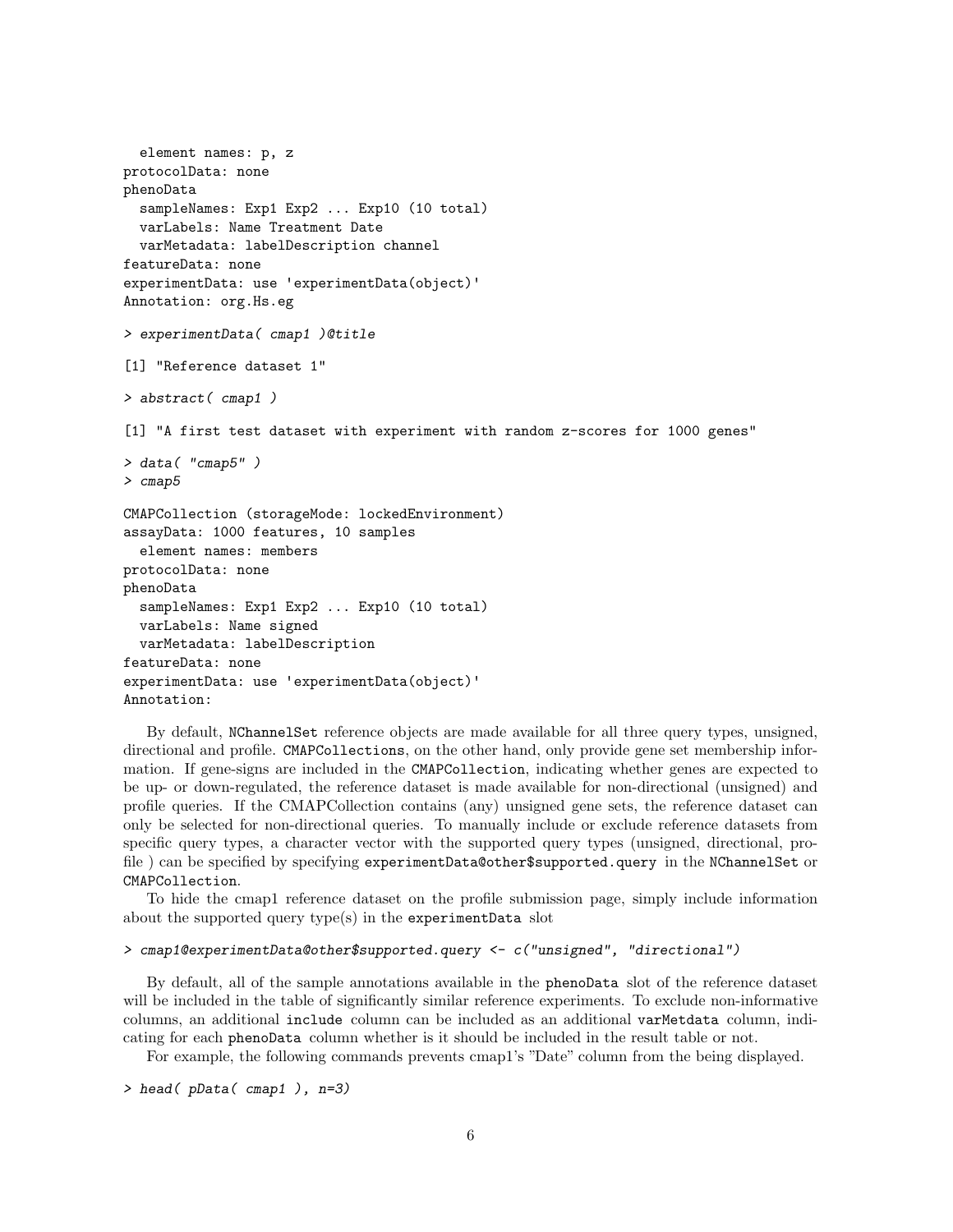```
Name Treatment Date
Exp1 Exp1 a 01.01.2010
Exp2 b 01.02.2010
Exp3 Exp3 c 01.03.2010
> varMetadata( cmap1 )
         labelDescription channel
Name Experiment name <NA>
Treatment Agent <NA>
Date Date of experiment <NA>
> varMetadata( cmap1 )$include <- c(TRUE, TRUE, FALSE)
> varMetadata( cmap1 )
         labelDescription channel include
Name Experiment name <NA> TRUE
Treatment Agent <NA> TRUE
Date Date of experiment <NA> FALSE
```
Reference datasets are specified by providing the full path to the corresponding Rdata file in the configuration file. (Please note that each Rdata file should only contain a single eSet.)

### Essential information : the configuration file

gCMAPWeb's configuration file is in YAML format provides details on the reference datasets to be included in gCMAPWeb in the form of a nested list. It includes e.g. the path to the RData file and the name of the associated annotation package.

Here is a simple example of a configuration for a **gCMAPWeb** instance supporting only human gene queries:

```
species:
 human:
    annotation: org.Hs.eg
    platforms:
     - hgug4100a
     - hgug4110bcmaps:
      reference1: /home/data/ref1.rdata
      reference2: /home/data/ref2.rdata
```
In this example

- species: contains only one supported species, human.
- annotation: specifies that mappings between gene identifiers are retrieved from Bioconductor's org.Hs.eg annotation package. gCMAPWeb automatically loads the specified annotation packages, so they must be installed on the user's system.
- platforms: specifies two microarrays (hgug4100a, hgug4110b). Users submitting queries with "probe" as identifier type will be prompted to choose one of these two supported platforms. gCMAPWeb automatically loads the specified annotation packages, so they must be installed on the user's system.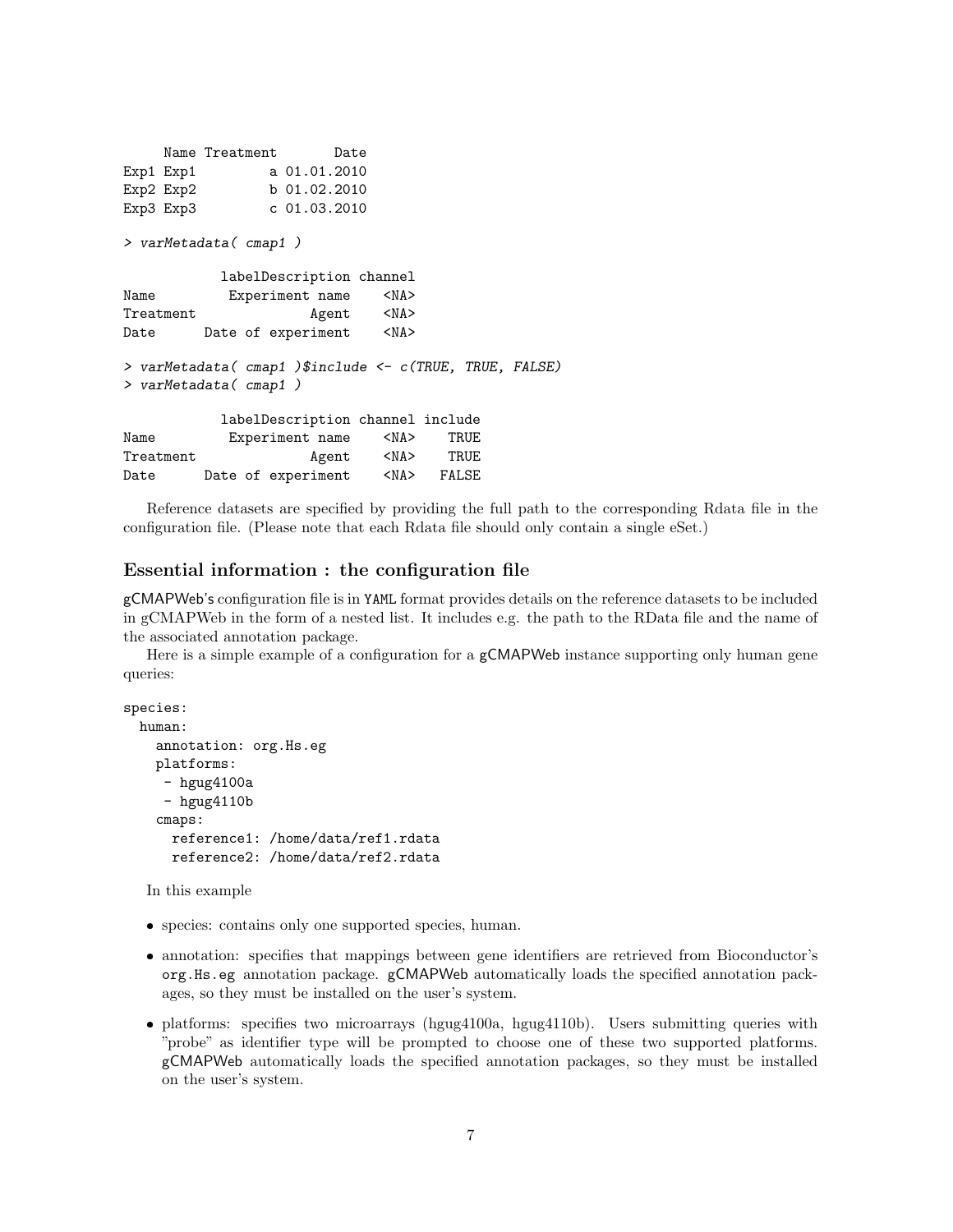cmaps: contains the full path to the reference datasets for this species. Each path must be preceded by a unique identifier (e.g. reference.1). As this identifier is used as an object name both in R and javascript, it must be a single alpha-numeric single string and must not contain spaces, hyphens, dots, etc. This identifier is only displayed on the submission page if the eSet does not have a title.

Additional species can be added by duplicating the species block of the configuration and modifying the respective fields. (See default configuration file for an example with two species.)

When gCMAPWeb is invoked without additional parameters, the default configuration file in the config directory of the gCMAPWeb package is read. You can obtain the full path to the default configuration file on your system with the following command:

```
> system.file("config", "config.yml", package = "gCMAPWeb")
```
To read your own, customized configuration file instead, provide its path via the config.file.path parameter.

```
> gCMAPWeb( config.file.path = "/path/to/your/config_file.yml")
```
### Additional information : eSet slots

<span id="page-7-0"></span>The configuration file provides all required information to start a gCMAPWeb instance. To fine-tune the information displayed about each reference dataset, three different settings can be customized on the object level using the default slots of eSet objects.



Figure 3: Reference dataset information

If present, three different slots are used by gCMAPWeb (see figure [3\)](#page-7-0):

- abstract: Text in the abstract slots will be displayed as pop-up information upon mouse-over. If no abstract is provided, generic information about the number of experiments in the dataset is displayed instead.
- title: The eSet title will be used as the reference database name displayed on the submission page. If not title is provided, the unique identifier specified for this dataset in the configuration file is used instead.
- other\$supported.query: Defines for which query type this dataset should be made available, one or more of "directional", "unsigned" and /or "profile". If no other\$supported.query information is provided, the class of the reference dataset evaluated instead with the following defaults:
	- NChannelSet: available for all three query types
	- CMAPCollection, unsignedavailable for non-directional/unsigned queries only
	- CMAPCollection, signedavailable for non-directional/unsigned and profile queries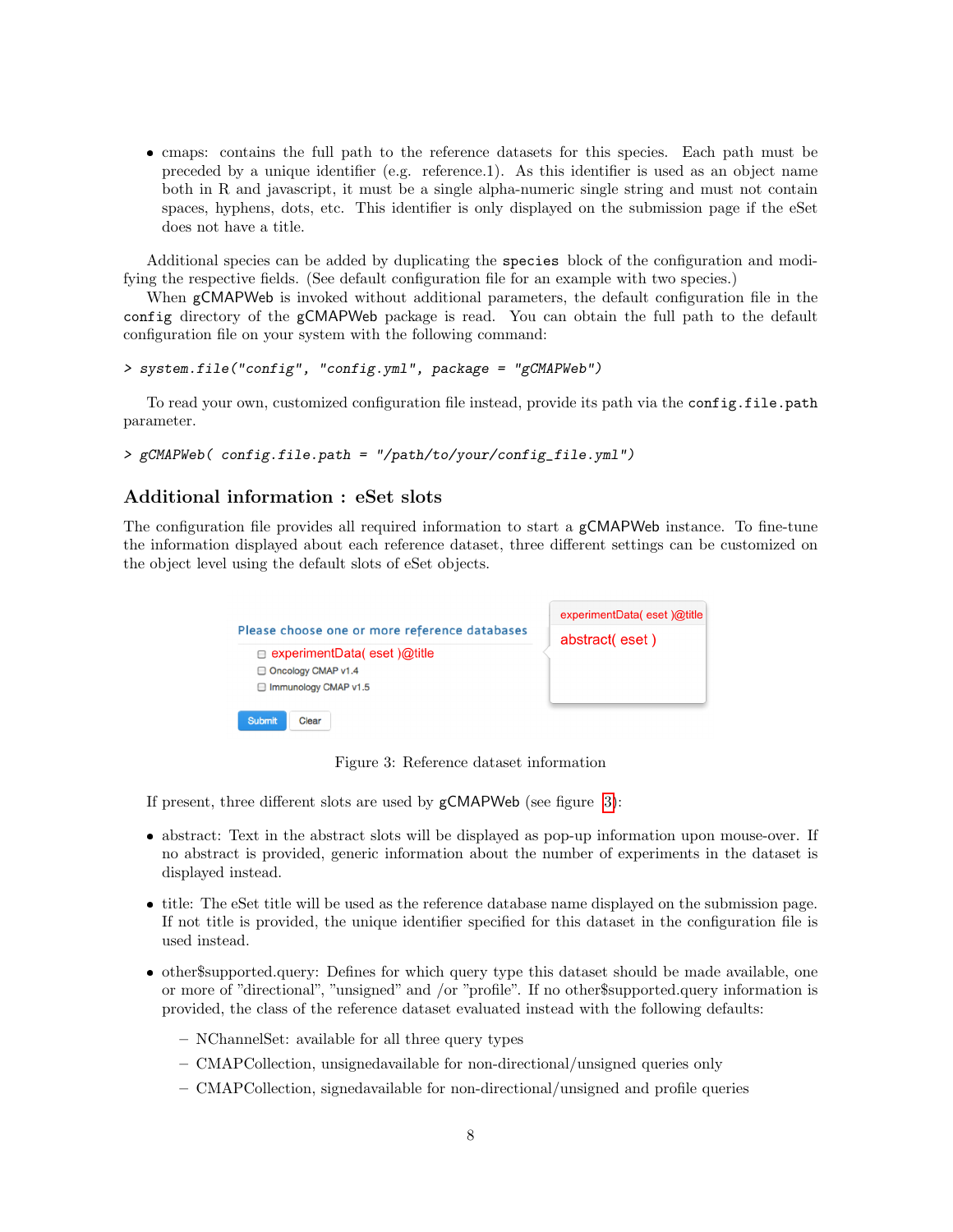# <span id="page-8-0"></span>6 Customizing the gCMAPWeb web interface

Many elements of the user interface and parameters of the gCMAPWeb search methods can be set through global parameters. These can either be called before executing the gCMAPWeb() function for local instances or be included in the start-up script executed by the rApache server (see below).

### Navigation bar

Please note that text elements displayed on the html page(s) are intepreted as html code.

- site.title Brand shown on the upper left of the menu bar
- home.url URL linked to brand item in the menu bar
- doc.url URL linked to "Help" item in the menu bar
- feedback.url URL linked to "Feedback" item in the menu bar
- contact.email URL linked to "Contact" item in the menu bar
- name.out additional element on the far right of the menu bar
- link.out URL linked to "name.out" item in the menu bar

#### Processing options

- save.intermediates Logical, should intermediate files be saved (for debugging). Default: TRUE
- element AssayDataElementName of the assayData slot with differential expression scores to retrieve from NChannelSet reference datasets. Default: "z"
- min.set.size Minimum number of elements a reference gene set must contain to be searched. (Note: not to be confused with option min.found, the minimum number of overlap between query and reference sets ) Default: 5
- max.set.size Maximum number of elements a reference gene set may contain to be searched. (Note: only applies to non-directional and profile queries ) Default: Inf
- lower.threshold Lower score threshold applied to reference datasets or profile queries to identify signficantly down-regulated genes. Default=-3
- higher.threshold Lower score threshold applied to reference datasets or profile queries to identify signficantly up-regulated genes. Default=  $3$
- induce.from.element AssayDataElementName of the assayData slot with differential expression scores to threshold when gene sets are induced from NChannelSet reference datasets. Default: "z"
- cmaps.concatenated.by Character string used to concatenate multiple requested reference dataset names in the html POST request . Default: ","
- max.results Maximum number of similar reference datasets to return with FDR < option max.padj. As gene-level pages are created for each significant set, increasing this number can lead to increased processing time. Default: "50"
- min.found Minimum number of query genes found in a reference gene set for it to be included in the result table. Default: "1"
- max.padj Maximum adjusted p-value / FDR for a gene set to be included in the result table. Default: 0.1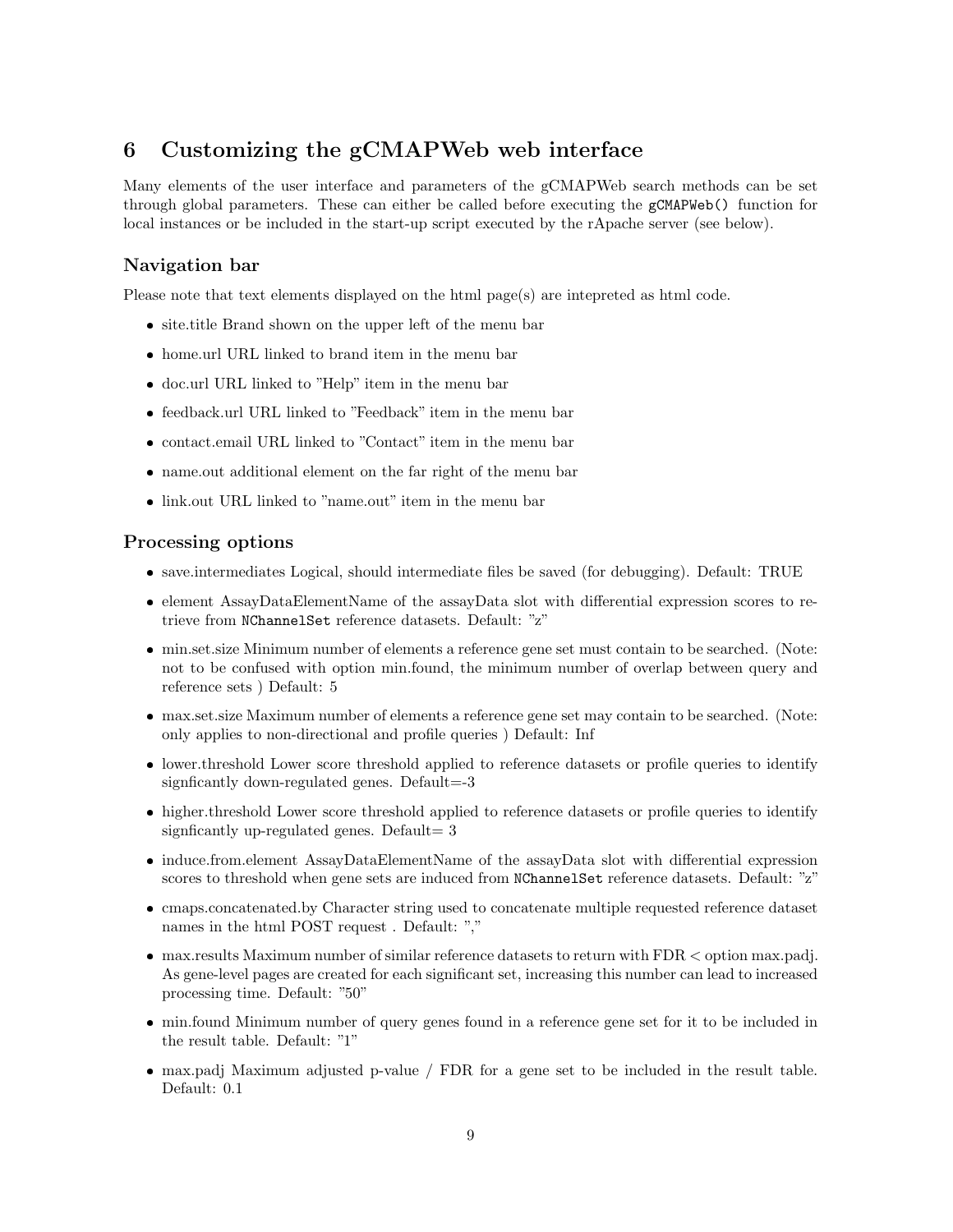### Output options

- gene.level.report Logical, should sub-pages be created for each of the top max.results significant gene sets ? Default=TRUE
- gene.level.plot Logical, should gene-level pages include a plot of score distributions ? Default=TRUE
- show.heatmap Logical, should gene-level scores (if available) be displayed in a heatmap on the main result page ? Default=TRUE
- excluded.cols Character vector with columns to exclude from a CMAPResults object when the html output is created. Default=c("geneScores", "signed", "pval", "UID", "z.shift", "log\_fc.shift", "mod fc.shift")
- swap.colnames List of column names to rename when the html output is created. Default=list(padj="FDR", nFound="Genes")
- table.javascript Logica, should the dataTable javascript module be used to render the output html tabels ? Default=TRUE

show.heatmap

### <span id="page-9-0"></span>Index page



Figure 4: Options available to customize the index page

The following options are available to customize the index html page (see figure figure [4](#page-9-0) for a graphical overview). Please note that text elements displayed on the html page(s) are intepreted as html code.

- $\bullet$  index.main Main title shown on the index page. Default="gConnectivity Map"
- index.sub Subtitle shown on the index page. Default="a search engine for differential gene expression profiles."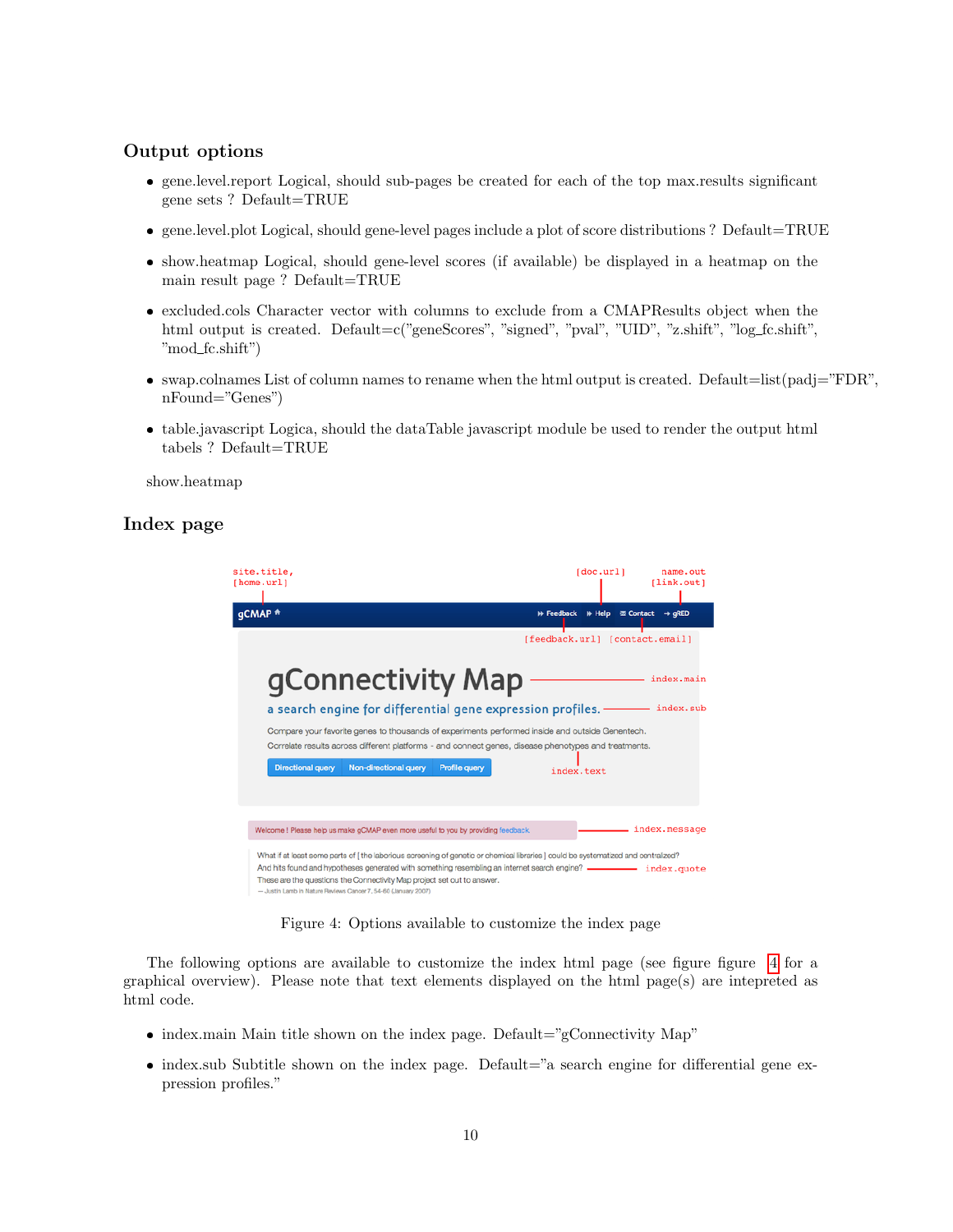- index.text Text shown on the the index page. Default="Compare your favorite genes to a reference database of differential expression experiments"
- index.message Text shown in a box highlighed in green on the the index page. Default=NULL
- index.quote Text shown as quote on the the index page.
- supported.inputType They query type(s) offered. Default: c("single", "non-directional", "directional", "profile")
- supported.idType The supported gene identfier types. Default: c("symbol", "entrez", "probe")

#### Examples

<span id="page-10-0"></span>The following options specify which gene identifiers are pasted into the submission boxes when the "Example query" button is pressed.

| Gene set query: Please specify up- and/or down-regulated gene<br>sets                                                                                                                        |                        |                                               |  |
|----------------------------------------------------------------------------------------------------------------------------------------------------------------------------------------------|------------------------|-----------------------------------------------|--|
| The following up-regulated gene identifiers                                                                                                                                                  |                        | <b>More Info</b>                              |  |
| 10007, 10273, 10434, 10560, 10636, 10794, 11001, 11137, 142,<br>1434, 1503, 150726, 1717, 1728, 1852, 2030, 730101, 22984,<br>23065, 23076, 23086, 23139, 23214, 23225, 23277, 23313, 23596, |                        | signed.input.example.up                       |  |
| No file chosen<br><b>Choose File</b>                                                                                                                                                         | <b>B</b> Example query | Example data with human<br>Entrez identifiers |  |
| The following down-regulated gene identifiers                                                                                                                                                |                        | signed.input.example.popover                  |  |
| 101, 10124, 10487, 10826, 11309, 11313, 1316, 1390, 1443, 1509,<br>1645, 1646, 199, 2039, 2057, 2099, 212, 2232, 22941, 23344,<br>23462, 23616, 2564, 25816, 26020, 2623, 26286, 272, 29125, |                        | signed.input.example.down                     |  |

Figure 5: Options populating the Example query button on the directional query submission page.

The following options are available to customize the index html page (see figure figure [5](#page-10-0) for a screenshot of the directional query submission page with relevant options).

- single.gene.example Example input for a single gene lookup.
- single.gene.example.popover Text to be displayed in the pop-over element for the Example query button for singel gene lookups.
- signed.input.example.down Example query for down-regulated genes in a directional query
- signed.input.example.up Example query for up-regulated genes in a directional query
- signed.input.example.popover Text to be displayed in the pop-over element for the Example query button for signed queries.
- unsigned.input.example Example query for a non-directional query
- unsigned.input.example.popover Text to be displayed in the pop-over element for the Example query button for unsigned queries.
- profile.input.example Example gene identifier / score pairs for a non-directional query. Newlines have to be included as  $\n\in$  strings between consecutive id-score pairs.
- profile.input.example.popover Text to be displayed in the pop-over element for the Example query button for profile queries.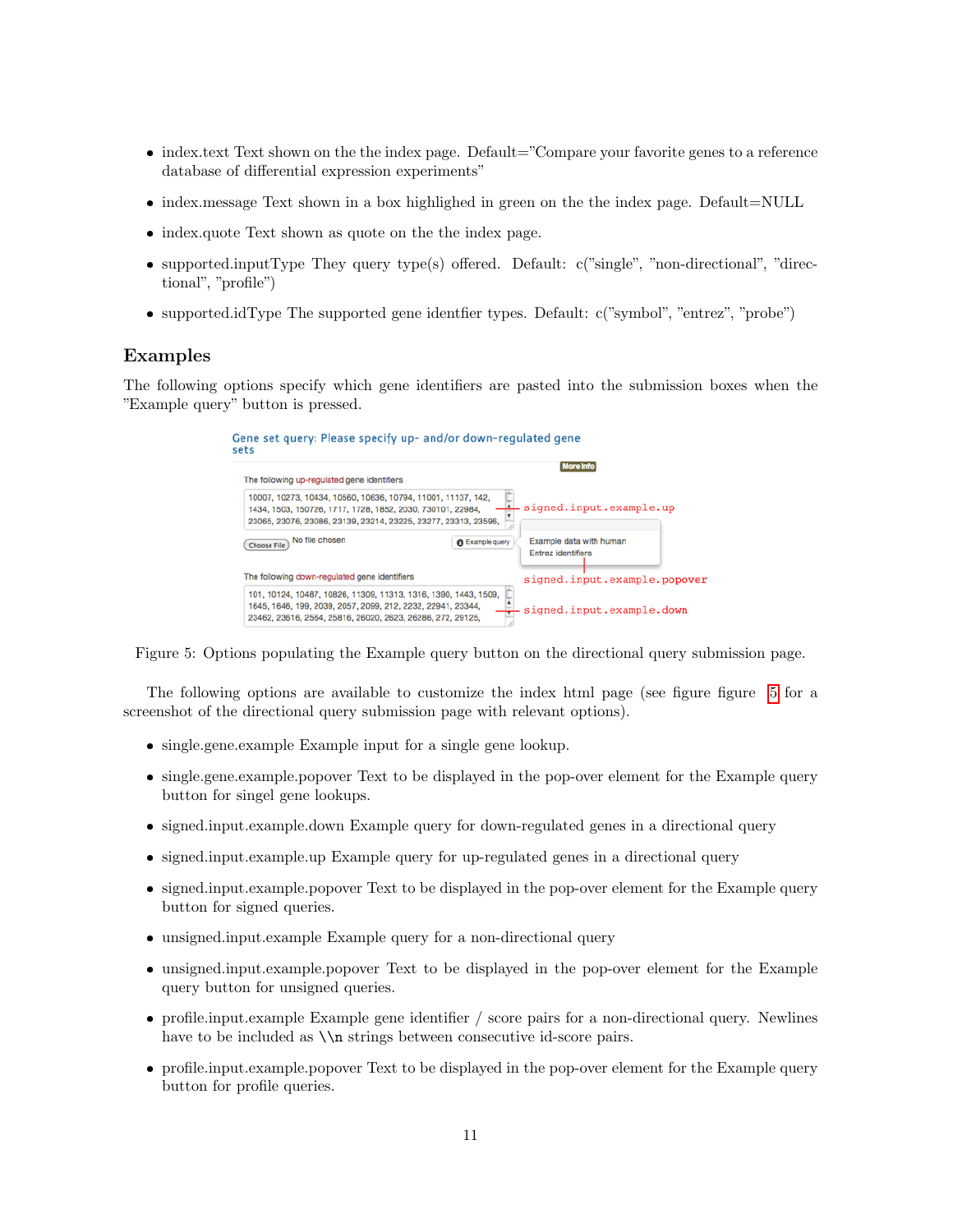#### Figure legends

- gene.profile.legend Legend for the density plot on the main result page for profile queries
- gene.set.legend Legend for the density plot on the main result page for directional and nondirectional queries
- heatmap.legend Legend for the heatmap plot on the main result page for directional and nondirectional queries
- gene.density.legend Legend for the density plot on gene-level report pages
- gene.pie.legend Legend for the pie charts on gene-level report pages

For example, the main title of the gCMAPWeb index page can be retrieved and set using the site.title option.

```
> getOption( "site.title", default="gCMAP")
> options( site.title="New site title")
```
# <span id="page-11-0"></span>7 Deploying gCMAPWeb through rApache

To run gCMAPWeb in a multi-user environment, the application can be deployed through [rApache.](http://rapache.net/) For installation and configuration options of [Apache](http://httpd.apache.org/) and [rApache,](http://rapache.net/) please consult the respective project pages. The following instructions assume that you have access to the Apache installation directory, especially the httpd.conf file.

Once a working webserver is available, the following steps are required to deploy gCMAPWeb:

1. Locate the the htdocs directory within the gCMAPWeb installation directory on your system and copy its contents (including all subdirectories) into the htdocs directory of your Apache installation. You can retrieve the location of gCMAPWeb's htdocs directory by issuing the following commands in your R console:

```
> library( gCMAPWeb )
```

```
> system.file("htdocs", package="gCMAPWeb")
```
2. Locate the gCMAP\_app.R , rapache\_config.R and config.yml files in gCMAPWeb's installation directory and copy them to a location accessible to the Apache server.

```
> system.file("config", "rapache", "gCMAP_app.R", package="gCMAPWeb")
> system.file("config", "rapache", "rapache_config.R", package="gCMAPWeb")
> system.file("config", "config.yml", package="gCMAPWeb")
```
- 3. Edit the new copy of the gCMAP\_app.R text file with a text editor of your choice and change the 'root.url' variable (first line) to point toward the location of your Apache htdocs directory.
- 4. Edit the new copy of the rapache\_config.R text file with a text editor of your choice and change the config.file.path variable to point toward the location of your copy of the config.yml file. The the rapache\_config.R is executed upon startup for each R session by the Apache web server. Use the options command to set any global options to fine-tune the look and behavior of gCMAPWeb
- 5. Open the httpd.conf of your Apache webserver and ensure that rApache has been installed correctly, e.g. by testing that the  $r$ -info test application is accessible, as described in the [rApache](http://rapache.net/manual.html) [manual.](http://rapache.net/manual.html)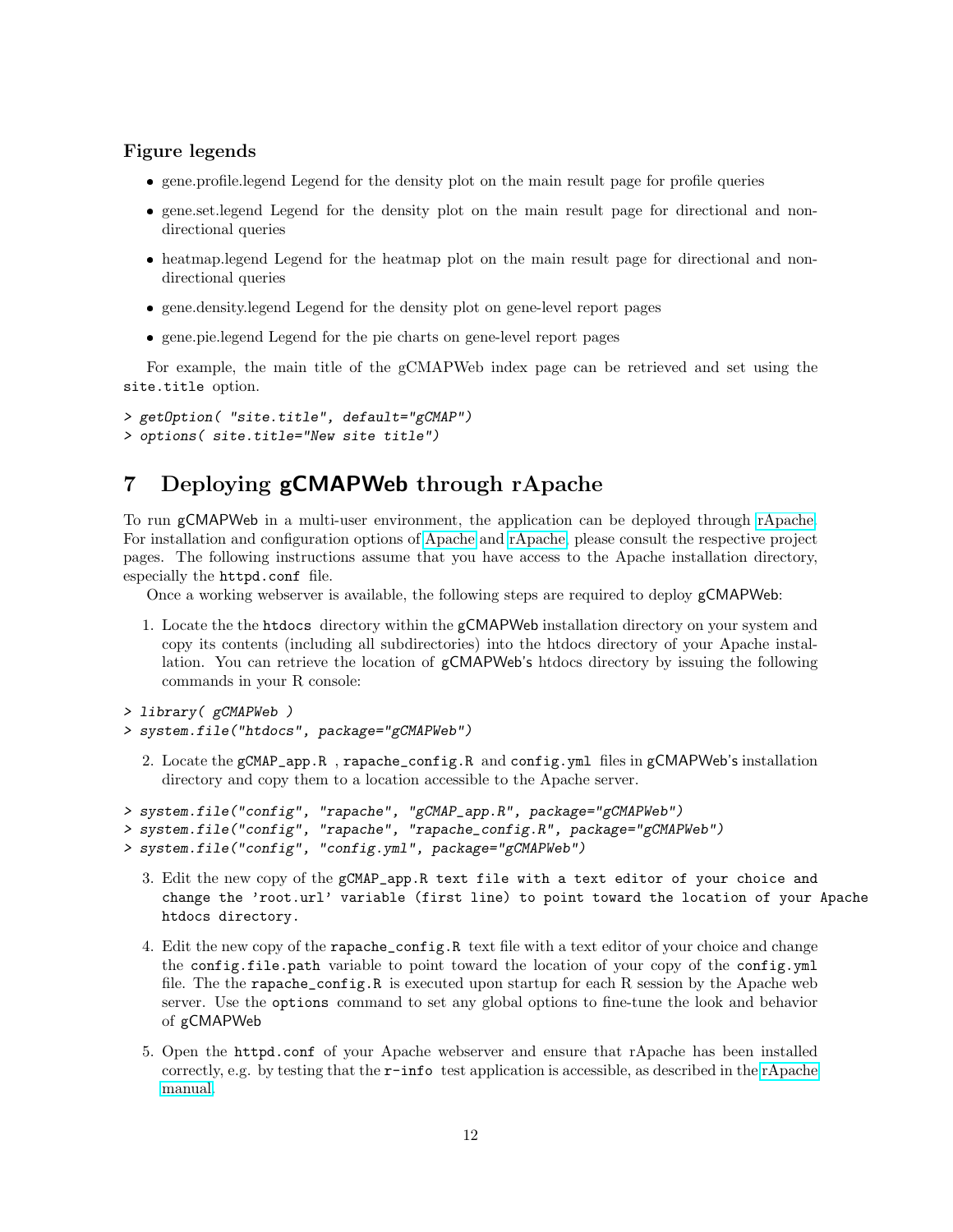6. Add or modify the REvalOnstartup and RSourceOnStartup command lines to include the following lines (replace PATH\_TO\_YOUR with the path to your rapache\_config.R file):

REvalOnStartup "library(gCMAPWeb)" RSourceOnStartup "PATH\_TO\_YOUR/rapache\_config.R"

These lines will instruct Apache to load the gCMAPWeb package upon starting an R session and execute the commands in the rapache\_config.R R script. (You can add additional commands to the rapache\_config.R file, e.g. specifying the number of cores available on your system, etc.)

7. To register the gCMAPWeb application with the Apache webserver, add the following lines to the httpd.conf , replacing PATH\_TO\_YOUR with the path to your gCMAP\_app.R file:

```
<Location /gcmap>
        SetHandler r-handler
        RFileEval PATH_TO_YOUR/gCMAP_app.R:Rook::Server$call(gcmap)
</Location>
```
8. After restarting the Apache server, your gCMAPWeb application will be available at

```
YOUR_HOST_NAME://gcmap/index.rhtml
```